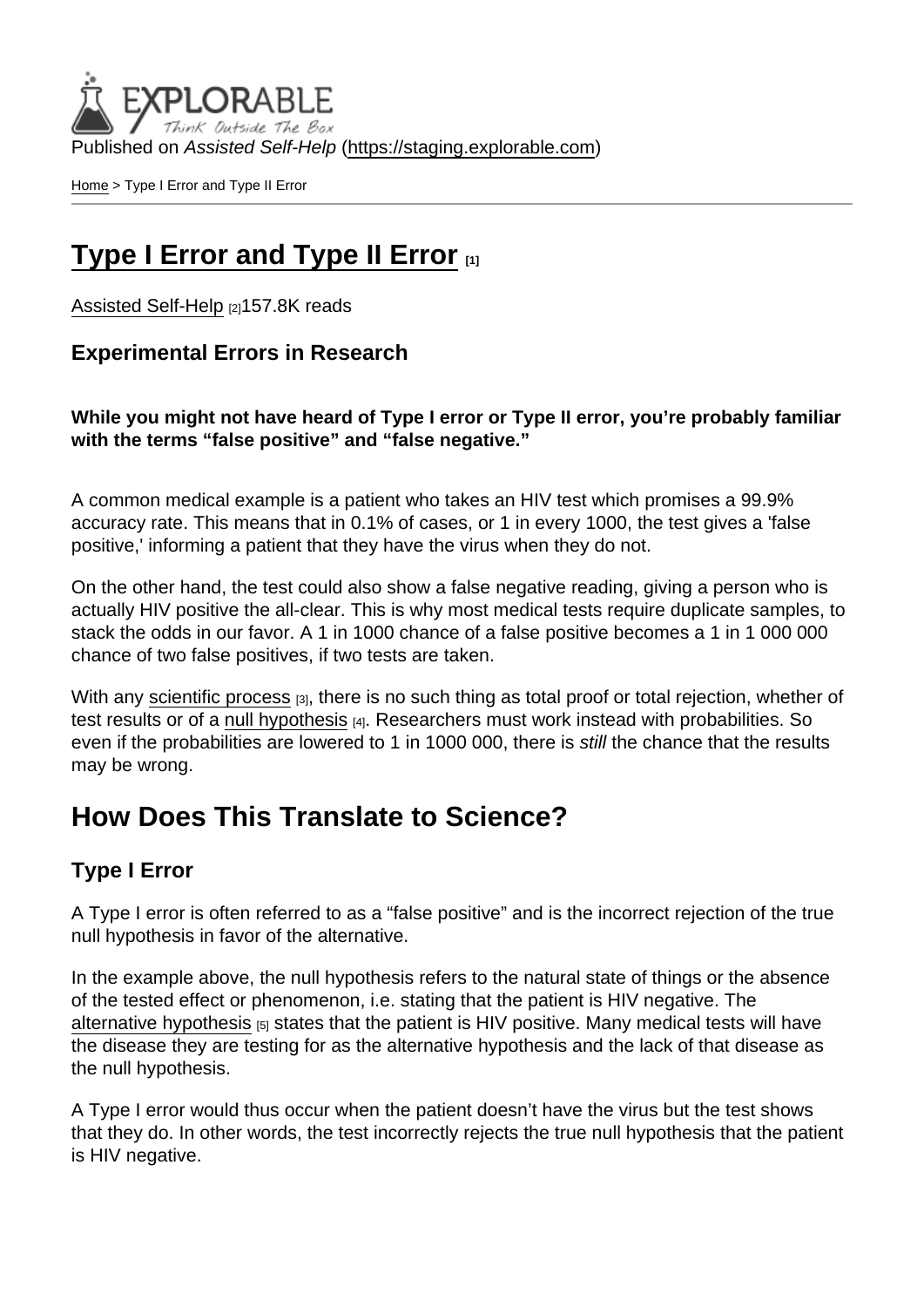#### Type II Error

A Type II error is the inverse of a Type I error and is the false acceptance of a null hypothesis that is not actually true, i.e. a false negative. A Type II error would entail the test telling the patient they are free of HIV when they are not.

Considering this HIV example, which error type do you think is more acceptable? In other words, would you rather have a test that was more prone to Type I or Type II error? With HIV, it's likely that the momentary stress of a false positive is better than feeling relieved at a false negative and then failing to take steps to treat the disease. Pregnancy tests, blood tests and any diagnostic tool that has serious consequences for the health of a patient are usually overly sensitive for this reason – it is much better for them to err on the side of a false positive.

But in most fields of science, Type II errors are seen as less serious than Type I errors. With the Type II error, a chance to reject the null hypothesis was lost, and no conclusion is inferred from a non-rejected null. But the Type I error is more serious, because you have wrongly rejected the null hypothesis and ultimately made a claim that is not true. In science, finding a phenomenon where there is none is more egregious than failing to find a phenomenon where there is. Therefore in most research designs, effort is made to err on the side of a false negative.

## **Replication**

This is the key reason why [scientific experiments](https://explorable.com/conducting-an-experiment)  $[6]$  must be replicable.

Even if the highest level of proof is reached, where  $P < 0.01$  ([probability](https://explorable.com/experimental-probability)  $\overline{q}$  is less than 1%), out of every 100 experiments, there will still be one false result. To a certain extent, duplicate or triplicate samples reduce the [chance of error](https://explorable.com/random-sampling-error)  $_{[8]}$ , but may still mask chance if the [error](https://explorable.com/experimental-error)  $_{[9]}$ causing [variable](https://explorable.com/research-variables) [10] is present in all samples.

But if other researchers, using the same equipment, replicate the experiment and find that the results are the same, the chances of 5 or 10 experiments giving false results is unbelievably small. This is how science regulates and minimizes the potential for both Type I and Type II errors.

Of course, in certain experiments and medical diagnoses, replication is not always possible, so the possibility of Type I and II errors is always a factor.

One area that is guilty of forgetting about Type I and II errors is in the legal system, where a jury is seldom told that fingerprint and DNA tests may produce false results. There have been many documented failures of justice involving such tests. Today courts will no longer accept these tests alone as proof of guilt, and require other evidence to reduce the possibility of error to acceptable levels.

Type III Errors